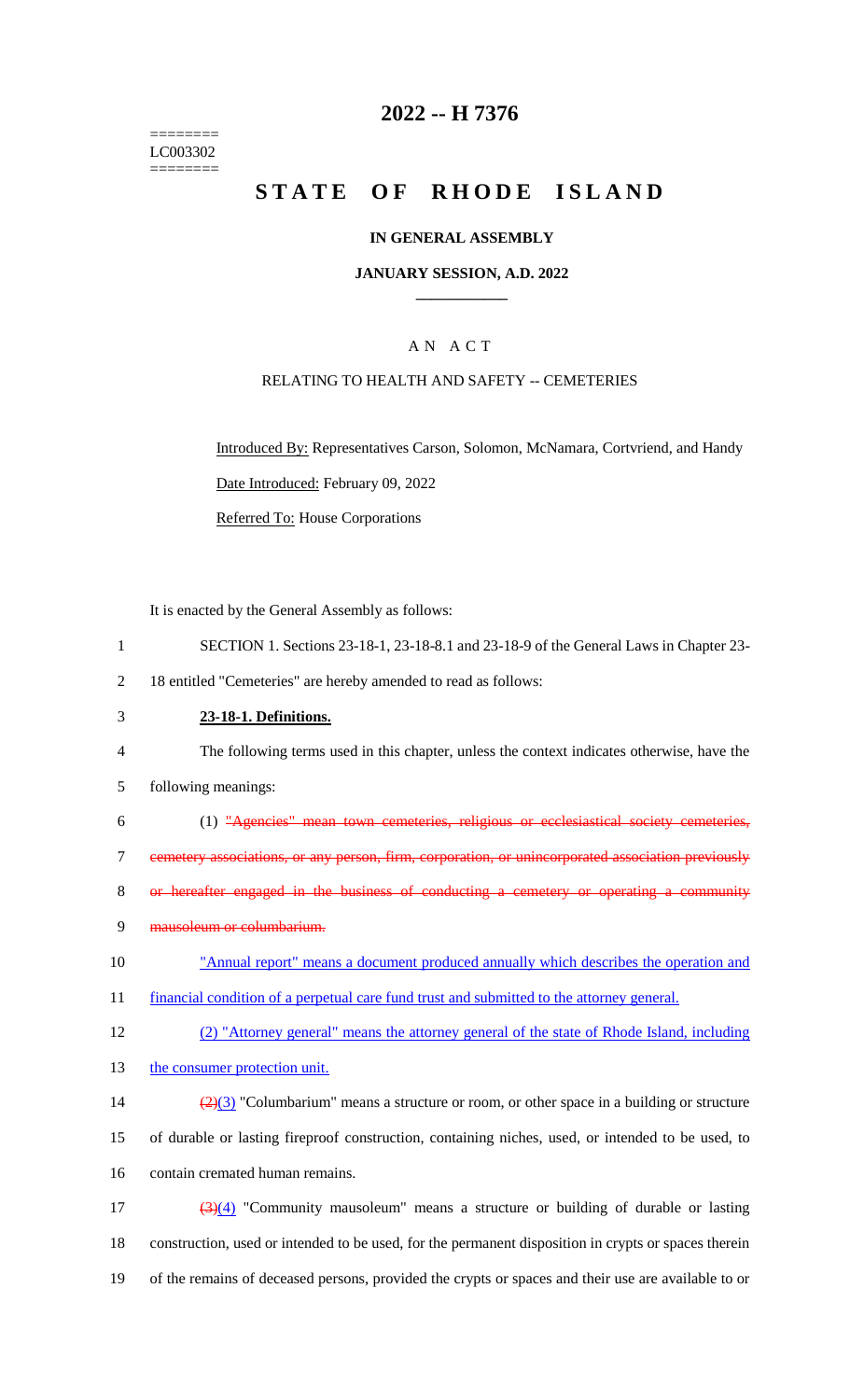- 1 may be obtained by individuals for a price in money or other form of security.
- 2  $\left(4\right)\left(5\right)$  "Crypt" means the chamber in a mausoleum of sufficient size to contain the remains 3 of a deceased person.
- 4 (6) "Entities" means town cemeteries, religious or ecclesiastical society cemeteries, 5 cemetery associations, or any person, firm, corporation, or unincorporated association previously 6 or hereafter engaged in the business of conducting a cemetery or operating a community 7 mausoleum or columbarium.
- 8  $\left(\frac{5}{(7)}\right)$  "Historic cemetery" means any tract of land which has been for more than one 9 hundred (100) years used as a burial place, whether or not marked with an historic marker, including 10 but not limited to, ancient burial places known or suspected to contain the remains of one or more 11 American Indians.
- 12  $(6)(8)$  "Niche" means a recess in a columbarium or other structure, used, or intended to be 13 used, for the permanent disposition of the cremated remains of one or more deceased persons.
- 14 (9) "Perpetual care" means ongoing and continued maintenance of cemetery grounds,
- 15 graves, crypts and mausoleums to ensure cleanliness, safety and security.
- 16 (10) "Perpetual care fund" means a fund consisting of money, investments, stocks, and/or 17 bonds held in a trust for the purpose of perpetual care pursuant to the provisions of this chapter. 18 Perpetual care funds are used for the general maintenance, care and management of the cemetery 19 grounds, monument features, and community mausoleums. Mowing and lawn care, during the 20 growing season, and snow clearing and road treating, during winter months, would fall under 21 perpetual care, as would upkeep of buildings, roads, paths, signage, monument features and record 22 keeping. 23 (11) "Site" means a cemetery, graveyard, or any lot of land holding the remains of 24 individuals for which funds were collected to maintain the natural and manmade features. 25 **23-18-8.1. Perpetual care funds.** 26 (a) All funds paid to or held by an agency for the purpose of funding the perpetual care of
- 27 cemetery lots, crypts, or niches shall be maintained in a separate perpetual care fund, and shall not
- 28 be commingled with any other funds of the agency; and
- 29 (b) Not less than twenty percent (20%) of the sale price of a cemetery lot, crypt, or niche 30 sold with perpetual care shall be deposited by the agency in the perpetual care fund $\frac{1}{2}$
- 31 (c) Perpetual care funds shall be used only for perpetual care;
- 32 (d) No portion of the perpetual care funds trust or interest or income or income of the
- 33 perpetual care funds trust may be used directly or indirectly for salaries or other payments to the
- 34 officers, directors, partners, members, or managers of the entity owning the cemetery; and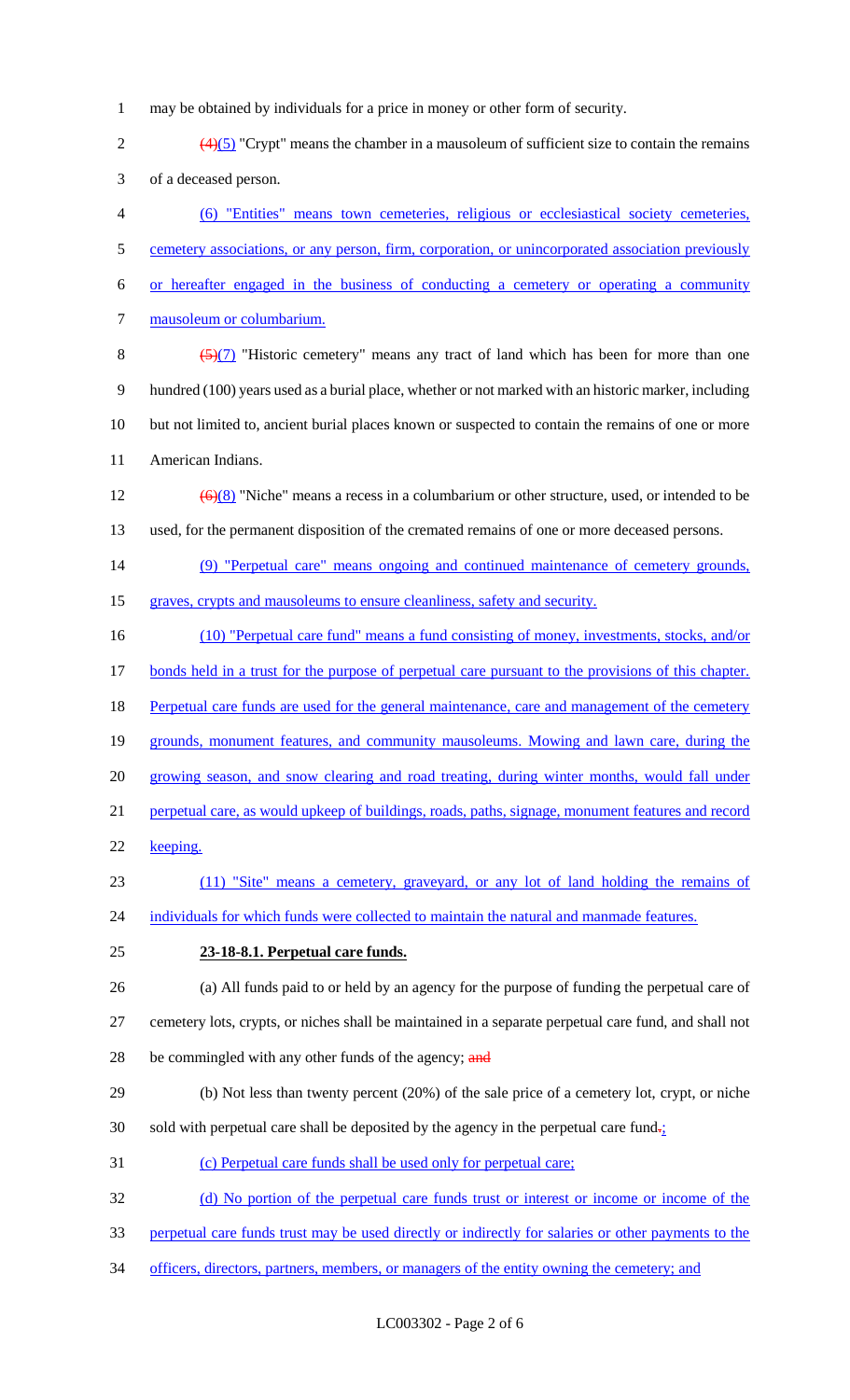1 (e) While monuments legally belong to families of the deceased, who should bear the 2 financial responsibility to maintain them, perpetual care funds may be used for monuments' 3 maintenance, to improve the overall condition of the burial site or to preserve elements of historic

- 4 significance to the community.
- 

### 5 **23-18-9. Penalty for violations.**

 (a) Any person, member of a firm, or any officer or director of a corporation, failing to comply with any of the provisions of this chapter, upon each and every conviction of any of the provisions of this chapter, shall be fined not less than one hundred dollars (\$100) nor more than 9 five hundred dollars (\$500) or by imprisonment for not less than sixty (60) days nor more than six

10 (6) months, or by both fine and imprisonment.

11 (b) The superior court of this state has jurisdiction to enforce violations of this chapter. The 12 court may issue appropriate decrees, upon consent and stipulation by the parties. The court may 13 also issue restraining orders. Under no circumstances shall the state be required to post bond in any 14 action under this section.

15 (c) The attorney general is authorized to apply to the superior court for an order temporarily

16 or permanently restraining and enjoining any entity from operating in violation of any provision of

17 this chapter. The attorney general may institute proceedings as provided in subsection (b) of this 18 section.

- 19 (d) Nothing in this chapter shall be construed to nullify or impair any right that a buyer or 20 his or her agent or kin, may have against the entity at common law, by statute, or otherwise. The
- 
- 21 provisions of this chapter shall not be exclusive and shall not relieve the seller, or their assigns,
- 22 from compliance with all other applicable provisions of law.
- 23 SECTION 2. Chapter 23-18 of the General Laws entitled "Cemeteries" is hereby amended
- 24 by adding thereto the following section:
- 25 **23-18-8.4. Perpetual care fund report.**
- 26 (a) The fiscal agent for any person or entity maintaining a perpetual care fund, shall

27 complete an annual report for the previous fiscal year. The report shall follow the guidelines as set

- 28 forth by the state and shall be shared with the public, when requested.
- 29 (b) Any family member or individual who has purchased a lot or space in a burial site,
- 30 elected official, municipal worker, Rhode Island advisory commission on historical cemeteries'
- 31 representative, local cemetery commission member, and any member of a "friends of cemetery"
- 32 group concerned about upkeep of a site, may request a copy of an annual report.
- 33 (c) The report shall include information regarding the perpetual care fund, as directed on
- 34 the state created form.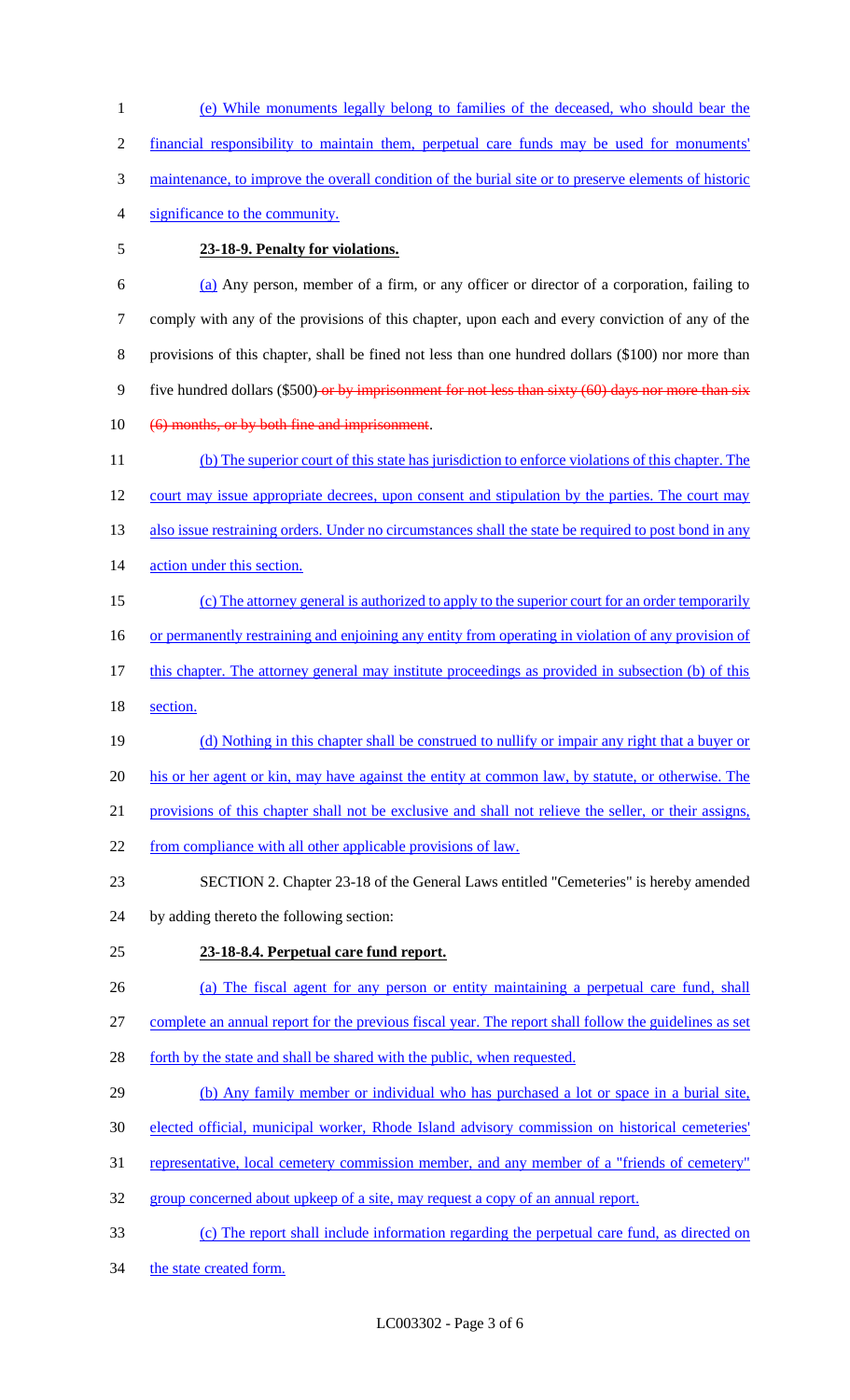| $\mathbf{1}$ | (d) The report shall include:                                                                       |
|--------------|-----------------------------------------------------------------------------------------------------|
| 2            | (1) The account balance at the start of the fiscal year;                                            |
| 3            | (2) Income earned by investments in the preceding calendar or fiscal year;                          |
| 4            | (3) Income from the sale of burial lots;                                                            |
| 5            | (4) Income from donations to the fund;                                                              |
| 6            | (5) Income from other sources;                                                                      |
| $\tau$       | (6) Expenses for maintenance of the site that include a list of what the funds paid for, the        |
| 8            | amount, and to whom the funds were issued;                                                          |
| 9            | (7) The name and signature of the person preparing the report;                                      |
| 10           | (8) The position of the person submitting the report concerning the site;                           |
| 11           | (9) The name and location of the site for which the report has been generated; and                  |
| 12           | (10) The signature of the director, officer or person responsible for the site.                     |
| 13           | (e) The report provided, shall be for the previous calendar year, unless another year has           |
| 14           | been requested.                                                                                     |
| 15           | (f) A report for any fiscal year may be requested.                                                  |
| 16           | (g) The request for a report should also be submitted to the local representative of the Rhode      |
| 17           | Island advisory commission on historical cemeteries.                                                |
| 18           | (h) If the person initiating the request for a report is unable to identify a local representative  |
| 19           | of the Rhode Island advisory commission on historical cemeteries, the request can be submitted      |
| 20           | directly to the commission.                                                                         |
| 21           | (i) The Rhode Island advisory commission on historical cemeteries shall submit the request          |
| 22           | to the fund/site owner.                                                                             |
| 23           | (j) The site owner shall have thirty (30) business days to email or mail the requested report.      |
| 24           | (k) The Rhode Island advisory commission on historical cemeteries, local municipalities             |
| 25           | or the attorney general, may request multiple reports each year.                                    |
| 26           | (1) The report shall be submitted to the person who initiated the report request with a copy        |
| 27           | to the Rhode Island advisory commission on historical cemeteries.                                   |
| 28           | (m) The Rhode Island advisory commission on historical cemeteries shall file the report             |
| 29           | along with their minutes.                                                                           |
| 30           | (n) If a report is not submitted by the thirty-first business day of the request, the Rhode         |
| 31           | Island advisory commission on historical cemeteries may refer the issue to the Rhode Island         |
| 32           | <u>attorney general's office. A copy of the request including the date requested, the</u>           |
| 33           | person/organization the request was addressed to and the name of the site and fund holder, shall be |
| 34           | provided to the attorney general.                                                                   |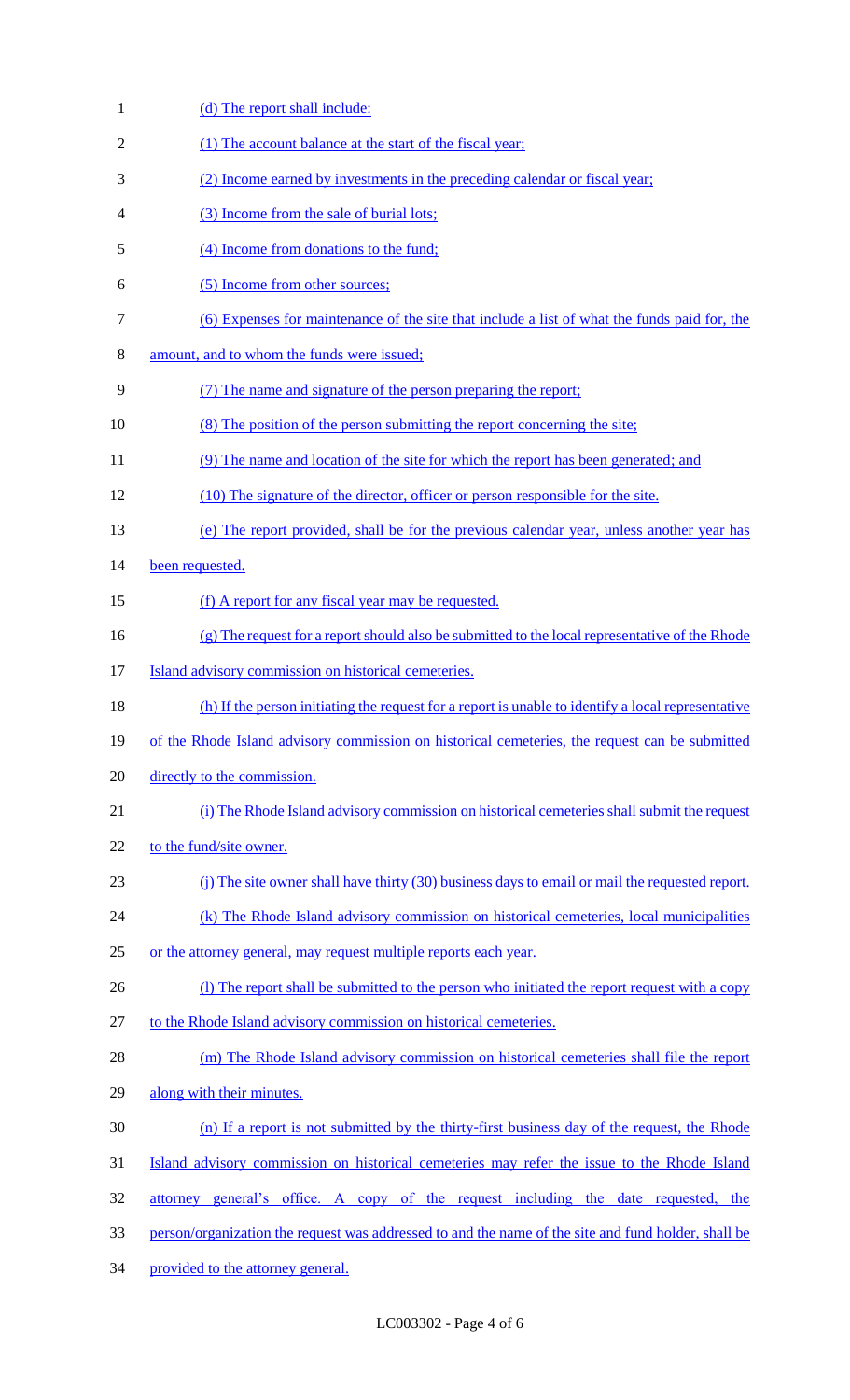(o) The attorney general shall contact the fund holder, as soon as possible, seeking compliance with the request. (p) Failure to submit the requested document to the attorney general within thirty (30) business days, may result in the imposition of a fine of up to five hundred dollars (\$500). (q) The attorney general may extend the deadline for submission of the report. The reason for the extension shall be shared with the individual/organization that filed the request for the report. (r) The attorney general may require, as often as the attorney general deems necessary, that the entity make, under oath, a detailed report of the financial condition and assets of any perpetual endowment care fund trust. **23-18-16. Notification.**  (a) Any person purchasing a burial plot, niche, or places of rest for human remains, will be given the information regarding their right to request the annual report of the company/organization 13 holding perpetual care funds, as detailed in § 23-18-8.4. (b) Upon request, owners of existing burial plots, niches, or places of rest for human remains that have perpetual care funds, shall be notified of their right to make their authorized 16 request by the Rhode Island advisory commission on historical cemeteries, a local cemetery commission, and/or a local "friends of cemetery" organization. 18 (c) The Rhode Island Advisory Commission on Historical Cemeteries shall inform all city 19 and town clerks, of this enactment of this act by November 1, 2022. **23-18-17. Severability.**  If any provisions of this chapter or any rule or regulation made pursuant to this chapter, or 22 the application of this chapter to any person or circumstances, is held invalid by any court of competent jurisdiction, the remainder of the chapter, rule, or regulation and the application of such 24 provision to other persons or circumstances shall not be affected by that invalidity. The invalidity of any section or sections or parts of any section of this chapter shall not affect the validity of the 26 remainder of the chapter. SECTION 3. This act shall take effect on January 1 2023.

#### ======== LC003302

========